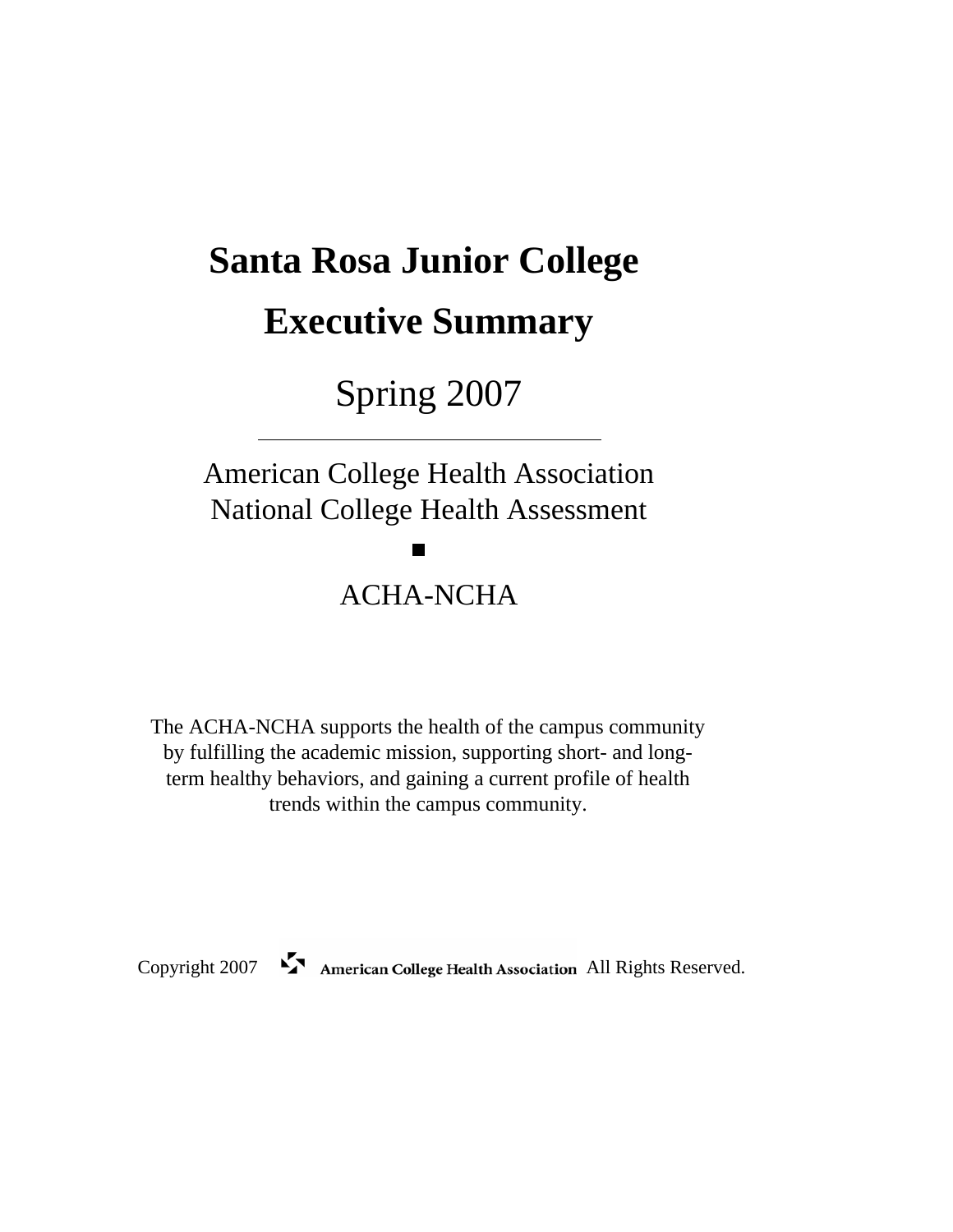## **Table of Contents**

| I. Introduction                              | 2  |
|----------------------------------------------|----|
| II. Possible Uses of the ACHA-NCHA           | 3  |
| III. Findings                                |    |
| A. General Health of College Students        | 4  |
| <b>B.</b> Preventive Health                  | 5  |
| C. Academic Impacts                          | 6  |
| D. Violence                                  | 6  |
| E. Alcohol, Tobacco, and Other Drug Use      | 7  |
| F. Sexual Behavior                           | 10 |
| G. Nutrition and Exercise                    | 12 |
| H. Depression                                | 13 |
| IV. Demographics and Student Characteristics | 15 |

 $\blacksquare$ 

Suggested citation for this document: American College Health Association. American College Health Association-National College Health Assessment: Santa Rosa Junior CollegeExecutive Summary Spring 2007. Baltimore: American College Health Association; 2007.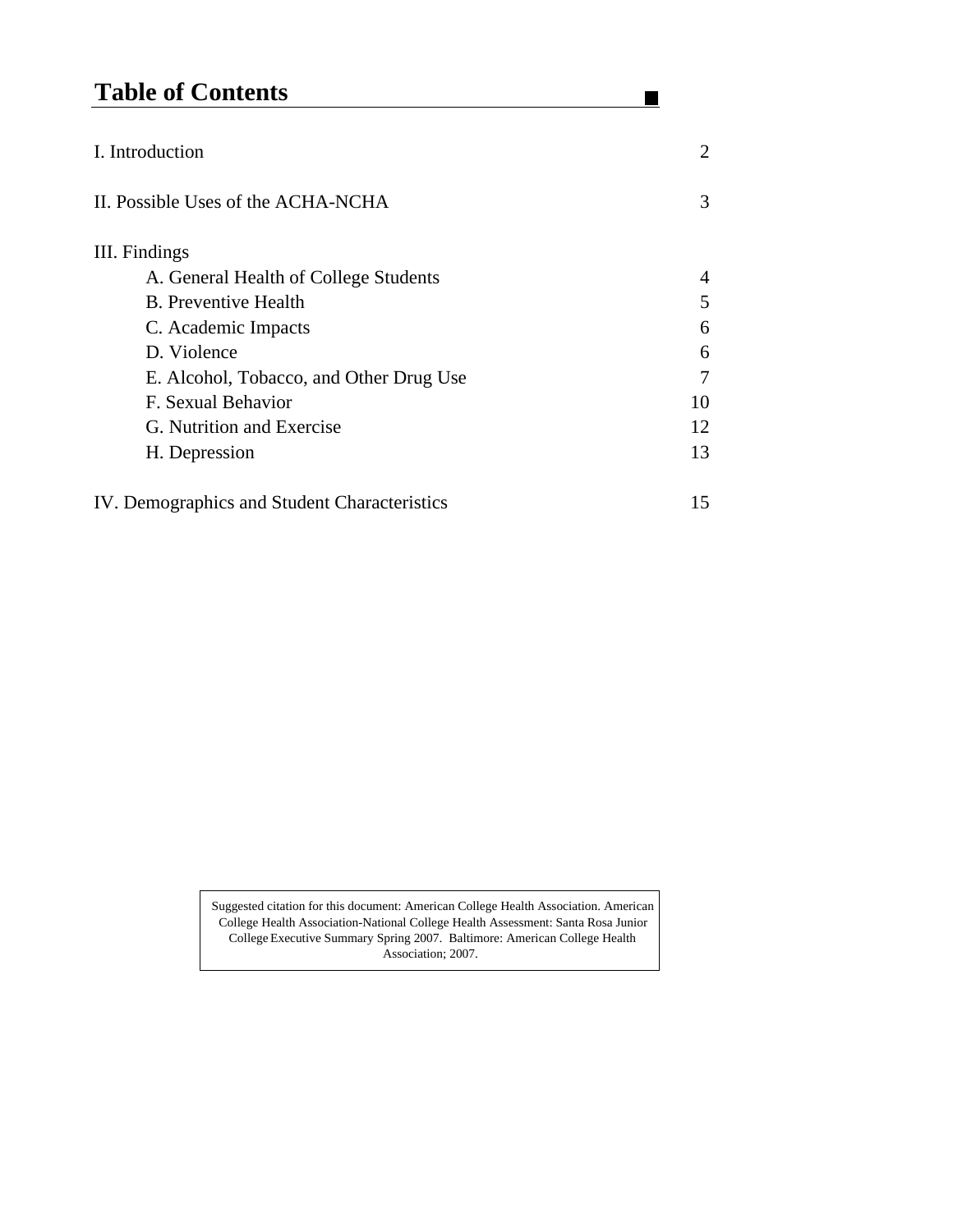### **Introduction**

Health issues and health-related costs can have a major impact upon the quality of student and academic life at institutions of higher education. The ACHA-National College Health Assessment (ACHA-NCHA) is a national research survey organized by the American College Health Association (ACHA) to assist college health service providers, health educators, counselors, and administrators in collecting data about their students' habits, behaviors, and perceptions on the most prevalent health topics.

ACHA initiated the survey in 1998; the survey now provides the largest known comprehensive data set on the health of college students, providing the college health and higher education fields with a vast spectrum of research on student health.

For additional information about the survey's development, design, and methodology, email E. Victor Leino, PhD (vleino@acha.org), Mary Hoban, PhD, CHES (mhoban@acha.org), or visit www.acha-ncha.org.

ACHA, the nation's principal advocate and leadership organization for college and university health, represents a diverse membership that provides and supports the delivery of health care and prevention and wellness services for the nation's 16 million college students. For more information about the association's programs and services, visit www.acha.org.

This Executive Summary highlights results of the ACHA-NCHA Spring 2007 survey, for Santa Rosa Junior College, consisting of

1,048 respondents.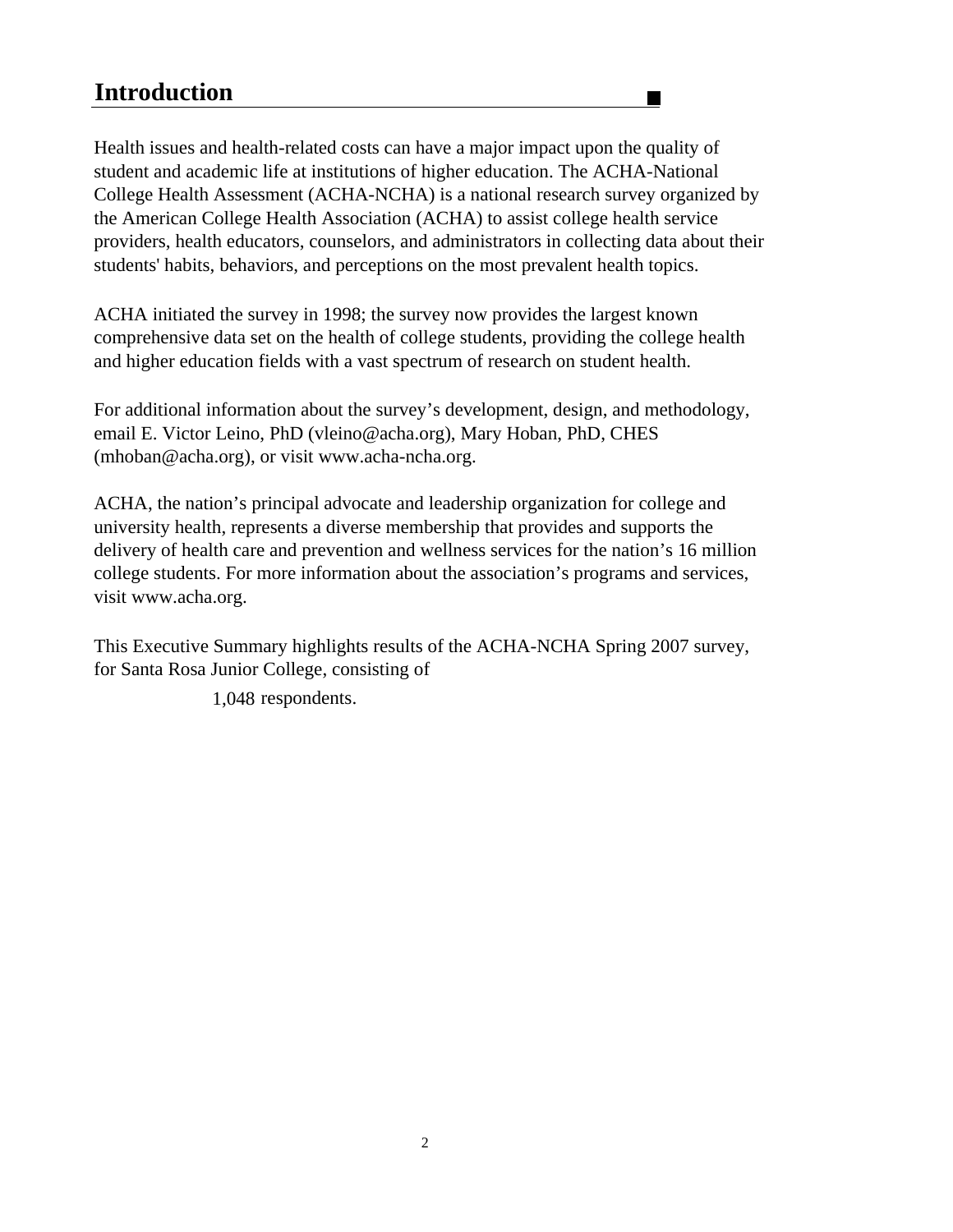### **Possible Uses of the ACHA-NCHA**

The following are possible uses of the ACHA-NCHA findings:

- o Determine priority health issues among student populations.
- o Provide prevalence rates and formulate baseline data for tracking trends.
- o Measure progress and effectiveness of intervention strategies.
- o Support institutional policies and local laws that affect the health of a campus community.

- o Create individual reports, information campaigns, research projects to educate both campus and community partners.
- o Distribute risk factor information about the student population through summary reports that focus on specific health topics or problem areas.
- o Monitor prevalence and care for specific chronic disease groups.
- o Monitor acute illness and prevention efforts.
- o Provide group or cohort-specific estimates.
- o Assess the correlation between one characteristic or behavior and another in a given population.
- o Identify students' level of self-knowledge about health protection practices and illnesses.
- o Identify students' perceptions about peer behavior.
- o Assess the impact of health and behavior factors on academic performance.
- o Track the progress of selected objectives in Healthy Campus 2000 and Healthy Campus 2010 for ongoing and future tracking.

#### *Note on use of data:*

Missing values have been excluded from analysis. Students responding "not applicable" were excluded from several analyses, which are specifically noted throughout this document. All response categories were included, including "don't know" or "0" unless otherwise noted.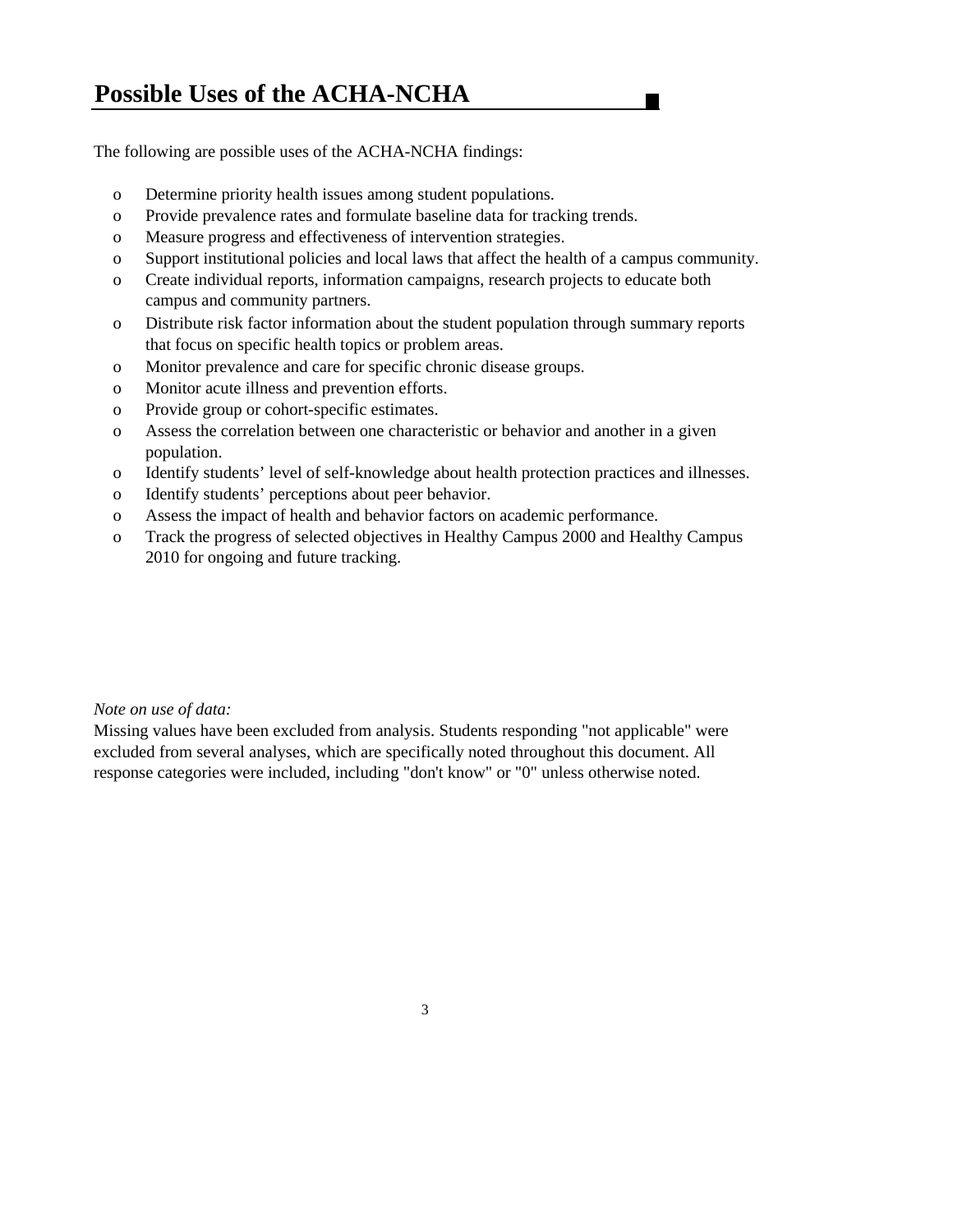### **A. General Health of College Students**

57.0 % of students surveyed ( 61.4 % male and 54.9 % female) described their health as very good or excellent.

Within the last school year, college students reported experiencing:

| Allergy problems:         | 40.3 %  | Repetitive stress injury:    | 7.3 %   |
|---------------------------|---------|------------------------------|---------|
| Anorexia:                 | 1.1 %   | Seasonal affective disorder: | 5.0 %   |
| Anxiety disorder:         | 11.7 %  | Substance abuse problem:     | 7.0 %   |
| Asthma:                   | 11.1 %  | Back pain:                   | 48.0 %  |
| Bulimia:                  | 2.1 %   | Broken bone/fracture:        | 4.9 %   |
| Chronic fatigue syndrome: | 3.0 %   | Bronchitis:                  | 4.8 %   |
| Depression:               | 21.0 %  | Chlamydia:                   | 1.3 %   |
| Diabetes:                 | $1.2\%$ | Ear infection:               | 8.5 %   |
| Endometriosis:            | $0.5\%$ | Gonorrhea:                   | 0.3 %   |
| Genital herpes:           | 2.0 %   | Mononucleosis:               | 1.1 %   |
| Genital warts/HPV:        | 2.8 %   | Pelvic inflammatory disease: | $0.4\%$ |
| Hepatitis B or C:         | $0.5\%$ | Sinus infection:             | 17.8 %  |
| High blood pressure:      | 5.6 %   | Strep throat:                | 11.0 %  |
| High cholesterol:         | 4.1 %   | Tuberculosis:                | 0.7 %   |
| HIV infection:            | 0.2 %   |                              |         |

71.5 % of college students ( 71.9 % male, 75.5 % female) experienced one or more of the above conditions within the last school year.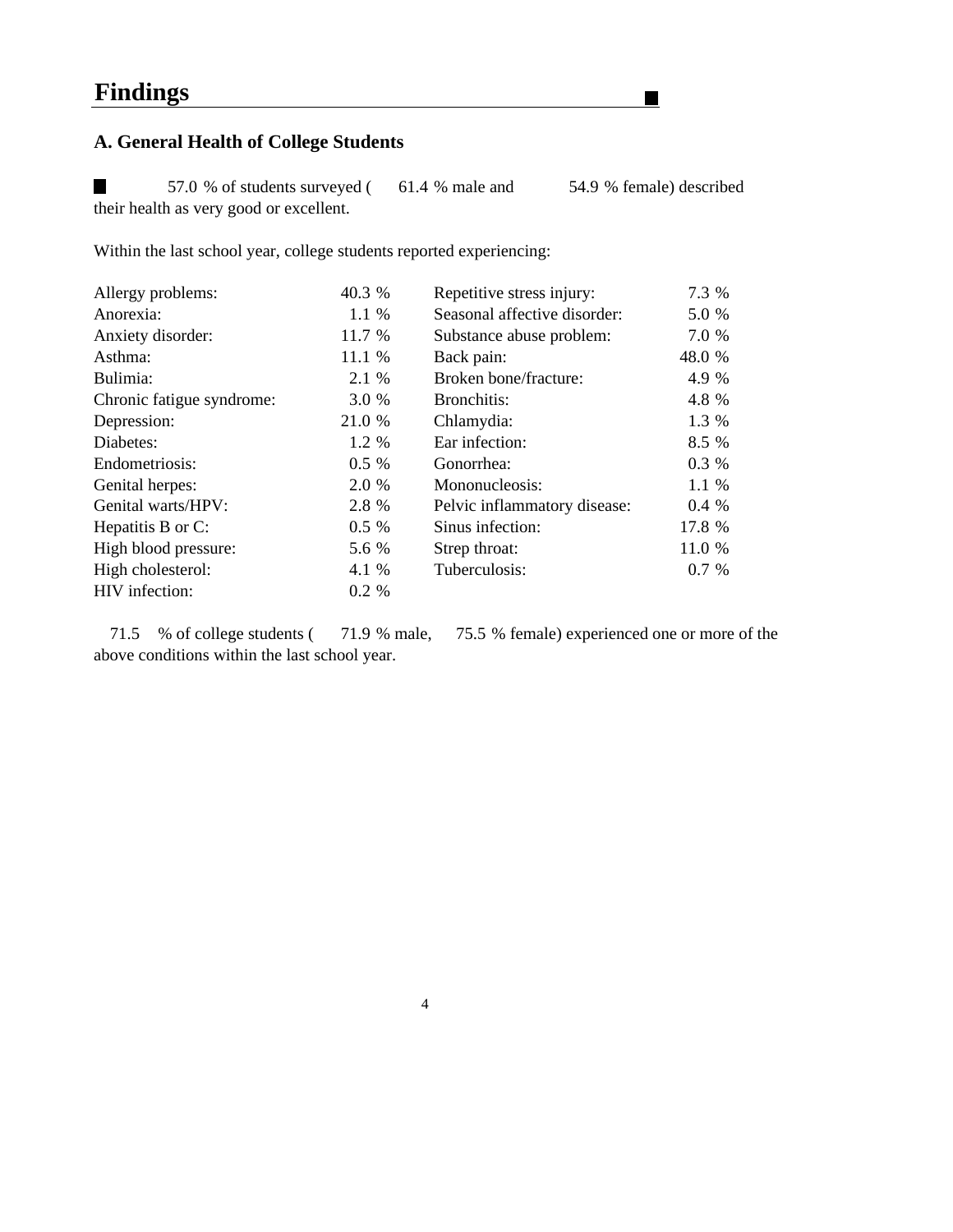#### **B. Preventive Health**

Preventive health practices among college students:

- 58.9 % reported being vaccinated against hepatitis B.
- 21.6 % reported being vaccinated against meningococcal disease.
- 53.3 % reported being vaccinated against varicella (chicken pox).
- 61.6 % reported being vaccinated with measles, mumps, rubella (2 shots).
- 26.8 % reported being vaccinated against the flu in the last year.
- 70.8 % reported having a dental exam and cleaning in the last year.
- 35.2 % of males students reported that they performed testicular self exam in the last month.
- 41.7 % of female students reported that they performed breast self exam in the last month.
- 62.9 % of females reported having a routine gynecological exam in the last year.
- 84.7 % reported having their blood pressure checked in the last 2 years.
- 41.0 % reported having cholesterol checked in the last 5 years.
- 19.9 % reported using sunscreen daily.

College students reported the following behaviors within the last school year:

| Percent (%)               | N/A, didn't drive,<br>ride, or skate<br>within the last<br>school year | Never | Rarely or<br>sometimes | Mostly or always Mostly or always | $(N/A)$ responses<br>not included)* |
|---------------------------|------------------------------------------------------------------------|-------|------------------------|-----------------------------------|-------------------------------------|
| Wore a seatbelt           | 0.5                                                                    | 0.5   | 3.1                    | 95.9                              | 96.4                                |
| Wore a helmet when riding |                                                                        |       |                        |                                   |                                     |
| a bicycle                 | 44.0                                                                   | 20.3  | 11.7                   | 24.0                              | 42.9                                |
| Wore a helmet when riding |                                                                        |       |                        |                                   |                                     |
| a motorcycle              | 74.5                                                                   | 3.0   | 1.2                    | 21.4                              | 83.7                                |
| Wore a helmet when inline |                                                                        |       |                        |                                   |                                     |
| skating                   | 81.1                                                                   | 9.6   | 2.8                    | 6.5                               | 34.6                                |

*\* Students responding "N/A, didn't drive, ride, or skate within the last school year" were excluded from this analysis.*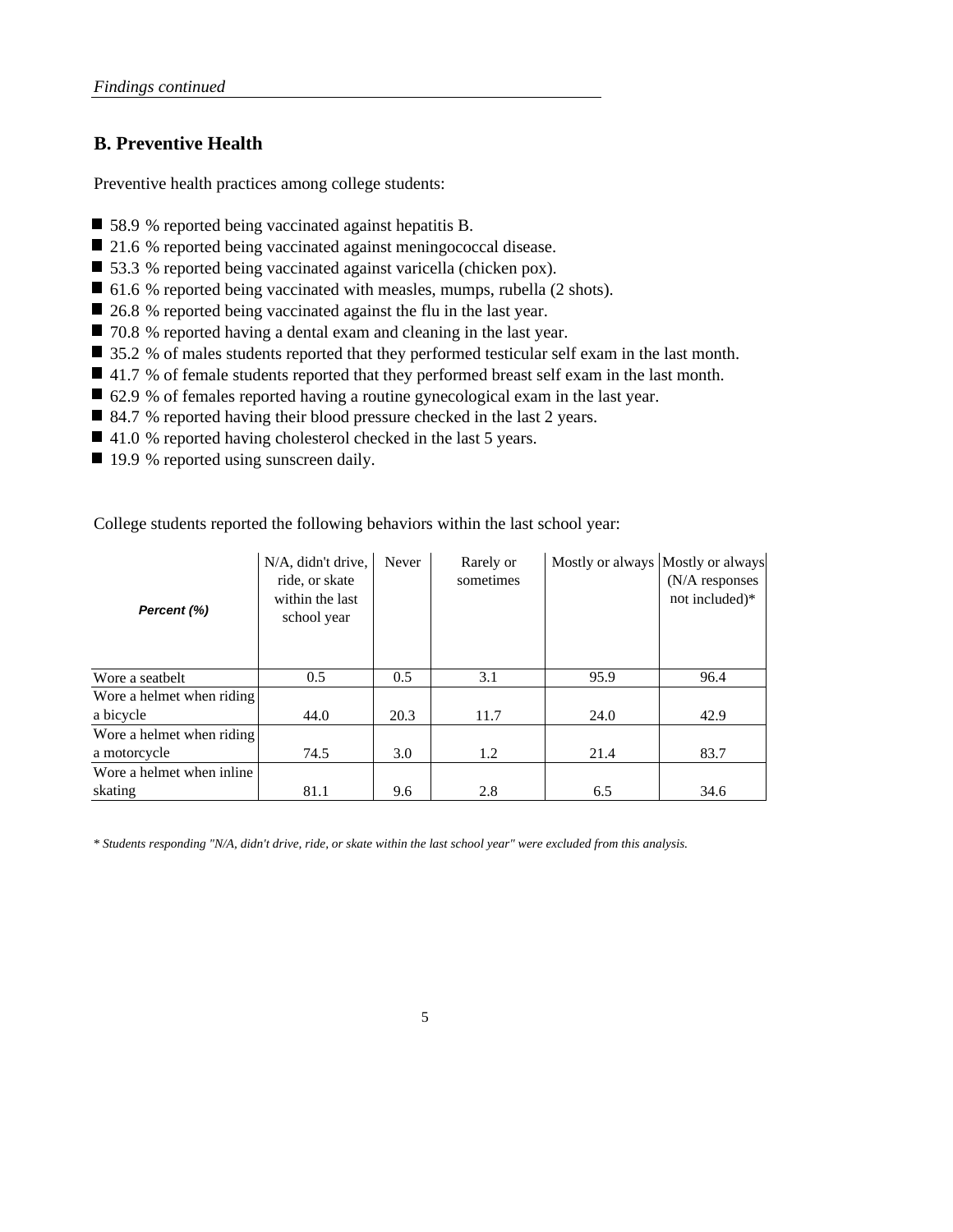#### **C. Academic Impacts**

their individual academic performance, i.e. received an incomplete, dropped a course, received a lower grade in a class, on an exam, or on an important project (listed alphabetically): Within the last school year students reported the following factors affecting

| Alcohol use:                         | 5.3 %  | Eating disorder/problem:       | 1.0 %  |
|--------------------------------------|--------|--------------------------------|--------|
| Allergies:                           | 2.9 %  | HIV infection:                 | 0.2 %  |
| Assault (physical):                  | 1.0 %  | Injury:                        | 4.9 %  |
| Assault (sexual):                    | 1.1 %  | Internet use/computer games:   | 8.4 %  |
| Attention deficit disorder:          | 5.3 %  | Learning disability:           | 5.0 %  |
| Cold/flu/sore throat:                | 17.8 % | Mononucleosis:                 | 1.2 %  |
| Concern for a troubled               |        | Pregnancy (yours or partner's) | 1.8 %  |
| friend or family member:             | 14.3 % | Relationship difficulty:       | 14.6 % |
| Chronic illness:                     | 2.0 %  | Sexually transmitted disease:  | 0.4 %  |
| Chronic pain:                        | 2.5 %  | Sinus infection/ear infection/ |        |
| Death of a friend/family member:     | 8.4 %  | bronchitis/strep throat:       | 5.8 %  |
| Depression/anxiety disorder/seasonal |        | Sleep difficulties:            | 19.0 % |
| affective disorder:                  | 12.8 % | Stress:                        | 27.8 % |
| Drug use:                            | 4.6 %  |                                |        |

#### **D. Violence**

Within the last school year, college students reported experiencing:

| Percent (%)                                     | <b>Male</b> | Female | <b>Total</b> |
|-------------------------------------------------|-------------|--------|--------------|
| A physical fight                                | 19.0        | 4.0    | 10.1         |
| Being physically assaulted (non-sexually)       | 8.4         | 3.3    | 5.5          |
| Verbal threats for sex against their will       | 2.6         | 3.6    | 3.3          |
| Sexual touching against their will              | 1.8         | 6.5    | 5.0          |
| Attempted sexual penetration against their will | 2.4         | 2.5    | 2.8          |
| Sexual penetration against their will           | 1.6         | 1.5    | 1.8          |
| An emotionally abusive relationship             | 13.0        | 17.1   | 15.9         |
| A physically abusive relationship               | 1.8         | 3.1    | 2.7          |
| A sexually abusive relationship                 | 1.8         | 1.5    | 2.1          |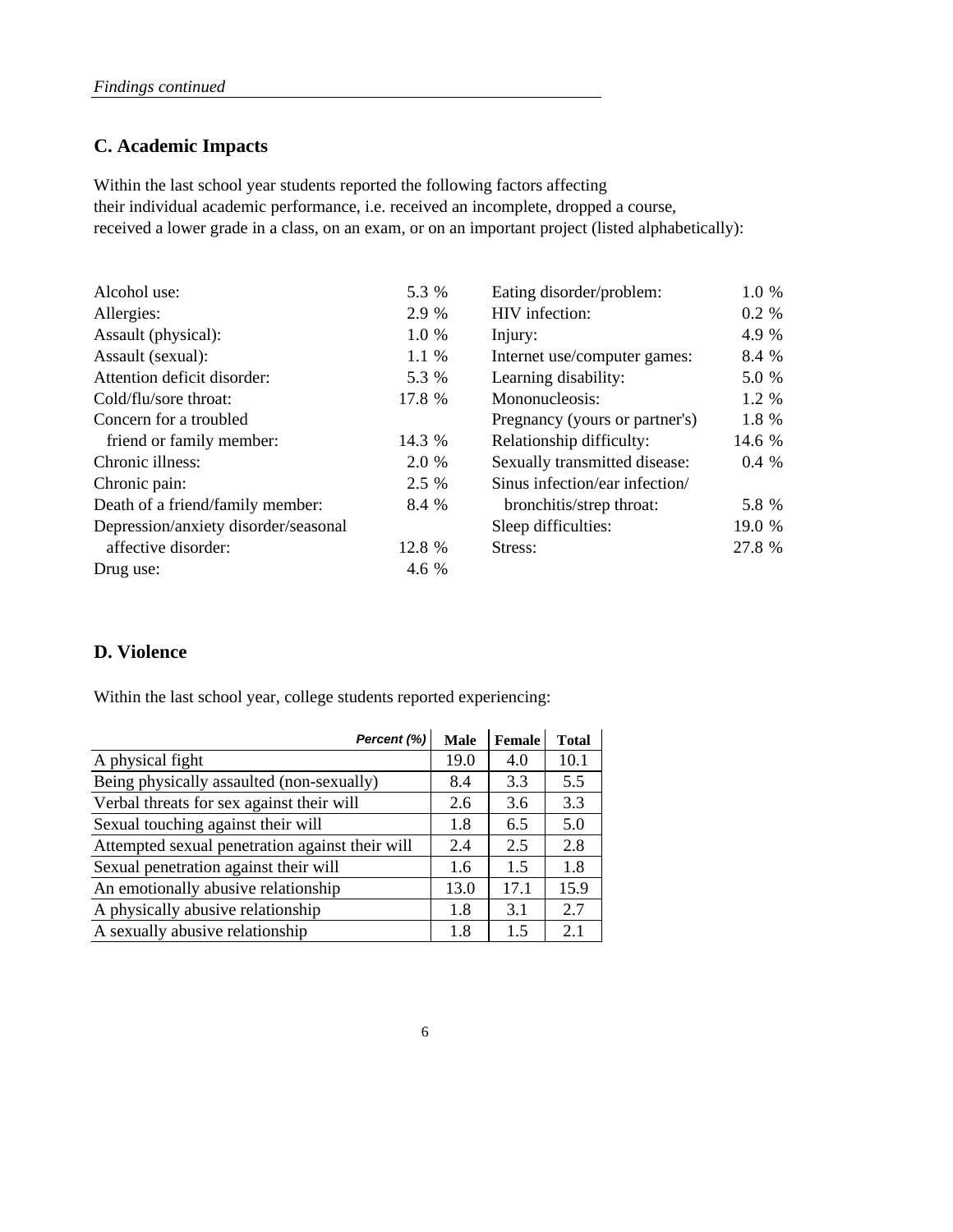#### **E. Alcohol, Tobacco, and Other Drug Use**

Thirty day prevalence - substance use reported by college students (male, female, total):

#### **Alcohol**

| Percent (%)                       | <b>Male</b> | <b>Female</b> | <b>Total</b> |
|-----------------------------------|-------------|---------------|--------------|
| Never used                        | 25.6        | 24.8          | 25.9         |
| Used, but not in the last 30 days | 17.0        | 18.7          | 17.4         |
| Used 1-9 days                     | 38.1        | 45.6          | 42.2         |
| Used 10-29 days                   | 17.5        | 9.7           | 12.7         |
| Used all 30 days                  | 1.8         | 11            | 1.8          |

#### **Cigarette**

| Percent (%)                       | <b>Male</b> | Female | <b>Total</b> |
|-----------------------------------|-------------|--------|--------------|
| Never used                        | 62.2        | 67.2   | 65.9         |
| Used, but not in the last 30 days | 15.6        | 14.6   | 14.3         |
| Used 1-9 days                     | 9.6         | 8.7    | 8.6          |
| Used 10-29 days                   | 5.2         | 2.8    | 3.6          |
| Used all 30 days                  | 7.3         | 6.6    | 7.6          |

#### **Marijuana**

| Percent (%)                       | <b>Male</b> | Female | <b>Total</b> |
|-----------------------------------|-------------|--------|--------------|
| Never used                        | 51.6        | 58.5   | 56.1         |
| Used, but not in the last 30 days | 19.5        | 22.0   | 20.0         |
| Used 1-9 days                     | 9.4         | 12.0   | 11.0         |
| Used 10-29 days                   | 10.4        | 4.0    | 6.7          |
| Used all 30 days                  | 9.1         | 34     | 6.1          |

Reported use versus perceived use - reported use for all students within the past 30 days compared with how often students perceived the typical student on campus used substances within the same time period:

|             |               | <b>Never</b>                                                                 |               | Used one or more days |         | <b>Used daily</b>  |
|-------------|---------------|------------------------------------------------------------------------------|---------------|-----------------------|---------|--------------------|
|             |               | Reported   Perception of Typical  Reported   Perception of Typical  Reported |               |                       |         | Perception of      |
| Percent (%) | Use $(total)$ | Use                                                                          | Use $(total)$ | Use                   | Use     | <b>Typical Use</b> |
|             |               |                                                                              |               |                       | (total) |                    |
| Alcohol     | 25.9          | 7.6                                                                          | 55.0          | 58.2                  | 1.8     | 34.3               |
| Cigarettes  | 65.9          | 11 1                                                                         | 12.2          | 51.4                  | 7.6     | 37.4               |
| Marijuana   | 56.1          | 12.3                                                                         | 17.7          | 55.6                  | 6.1     | 32.2               |

6.1 % of college students reported driving after having 5 or more drinks in the last 30 days.\*

*\*Students responding "N/A, don't drive" were excluded from this analysis.*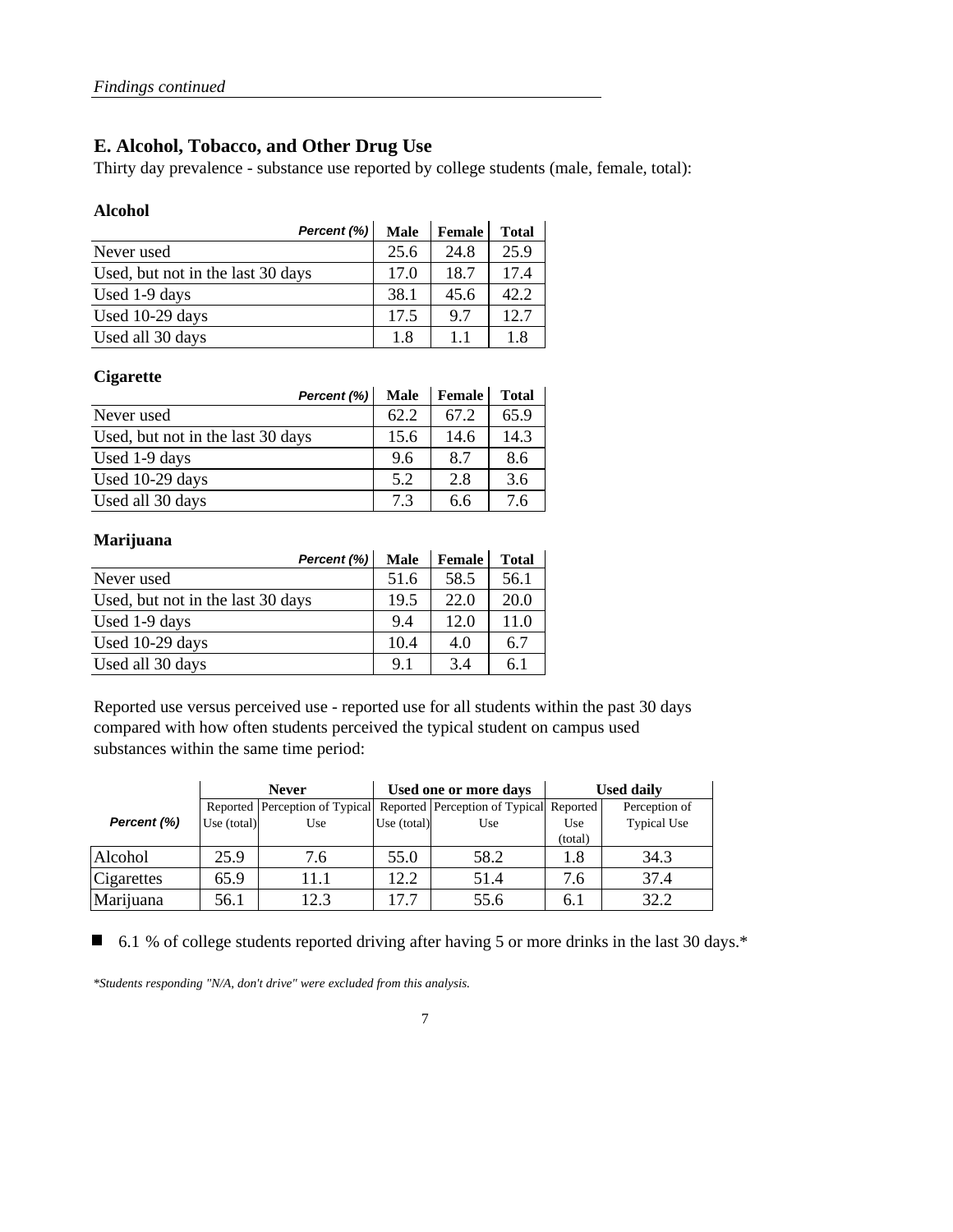Estimated BAC (Blood Alcohol Concentration) of college students: This is an estimated figure based on the reported number of drinks consumed during the last time all students (including non-drinkers) "partied" or socialized, their approximate time of consumption, sex, and the average rate of ethanol metabolisim.

| <b>Estimated BAC</b> | Percent $(\%)$ |      | Male Female | <b>Total</b> |
|----------------------|----------------|------|-------------|--------------|
| < 0.08               |                | 66.6 | 67.6        | 67.1         |
| < .10                |                | 72.6 | 75.1        | 74.0         |
|                      |                |      |             |              |
| Mean                 |                | 0.07 | 0.07        | 0.07         |
| Median               |                | 0.04 | 0.04        | 0.04         |

Std Dev 0.11 0.08 0.10

Reported number of drinks consumed the last time students "partied" or socialized:

| <b>Number of drinks</b>             | Percent (%) | <b>Male</b> | <b>Female</b> | <b>Total</b> |
|-------------------------------------|-------------|-------------|---------------|--------------|
|                                     |             | 52.3        | 72.2          | 64.0         |
| $\frac{\leq 4}{\leq 5}$<br>$\leq 6$ |             | 59.7        | 80.2          | 71.7         |
|                                     |             | 65.0        | 85.1          | 76.9         |
|                                     |             |             |               |              |
| Mean                                |             | 5.37        | 3.23          | 4.17         |
| Median                              |             | 4.00        | 3.00          | 3.00         |
| <b>Std Dev</b>                      |             | 5.94        | 3.43          | 4.85         |

Reported number of times college students consumed five or more drinks in a sitting within the last two weeks:

|                 | Percent (%) | <b>Male</b> | Female | <b>Total</b> |
|-----------------|-------------|-------------|--------|--------------|
| None            |             | 59.9        | 77.4   | 70.0         |
| 1-2 times       |             | 22.3        | 175    | 19.3         |
| 3-5 times       |             | 12.3        | 3.6    | 7.3          |
| 6 or more times |             | 5.5         | 1.5    | 3.4          |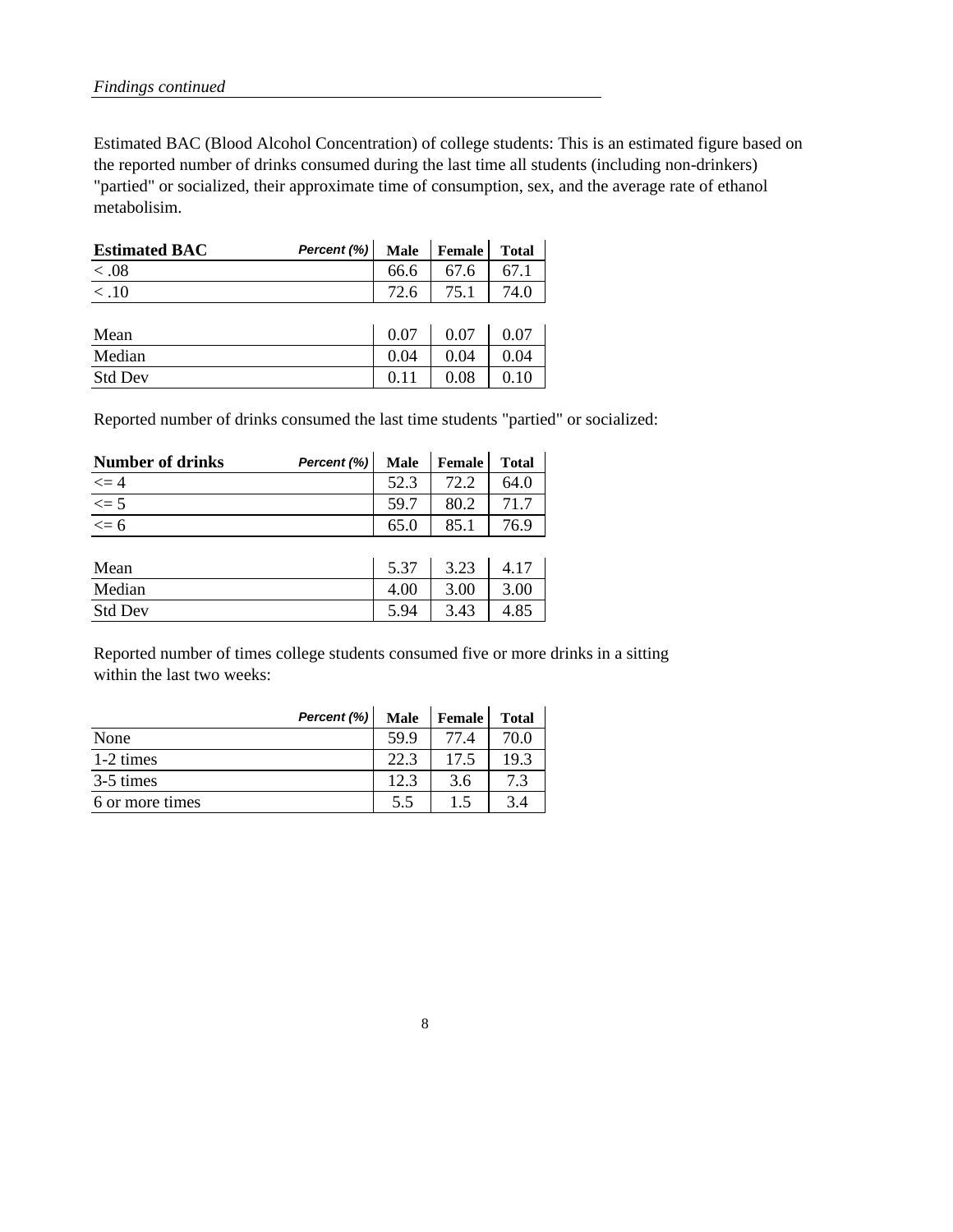College students reported doing the following when they "partied" or socialized during the last school year:\*

| When at a party or when going out                          | usually or always |
|------------------------------------------------------------|-------------------|
|                                                            | Percent (%)       |
| alternate non-alcoholic with alcoholic beverages:          | 32.0              |
| determine in advance not to exceed a set number of drinks: | 38.9              |
| choose not to drink alcohol:                               | 30.6              |
| use a designated driver:                                   | 77.0              |
| eat before and/or during drinking:                         | 80.2              |
| have a friend let you know when you have had enough:       | 36.1              |
| keep track of how many drinks being consumed:              | 57.4              |
| pace drinks to one or fewer an hour:                       | 29.8              |
| avoid drinking games:                                      | 48.8              |
| drink an alcoholic look-alike:                             | 7.6               |

*\*Students responding "N/A, don't drink" were excluded from this analysis.*

95.5 % of college students reported usually doing or always doing one or more of the above behaviors when drinking alcohol during the last school year.\*

*\*Students responding "N/A, don't drink" were excluded from this analysis.*

College students who drank alcohol reported the following consequences occurring in the last school year as a result of their own drinking:\*

| Percent (%)                                             | <b>Male</b> | Female | <b>Total</b> |
|---------------------------------------------------------|-------------|--------|--------------|
| Being physically injured                                | 23.6        | 18.6   | 20.5         |
| Physically injured another person                       | 13.1        | 4.2    | 8.3          |
| Being involved in a fight                               | 19.6        | 5.2    | 10.8         |
| Doing something they later regretted                    | 43.8        | 36.1   | 38.8         |
| Forgetting where they were or what they had done        | 32.6        | 26.0   | 28.4         |
| Having someone use force or threat of force to have sex | 2.9         | 3.9    | 3.5          |
| with them                                               |             |        |              |
| Having unprotected sex                                  | 30.0        | 21.3   | 25.0         |

*\*Students responding "N/A, don't drink" were excluded from this analysis.*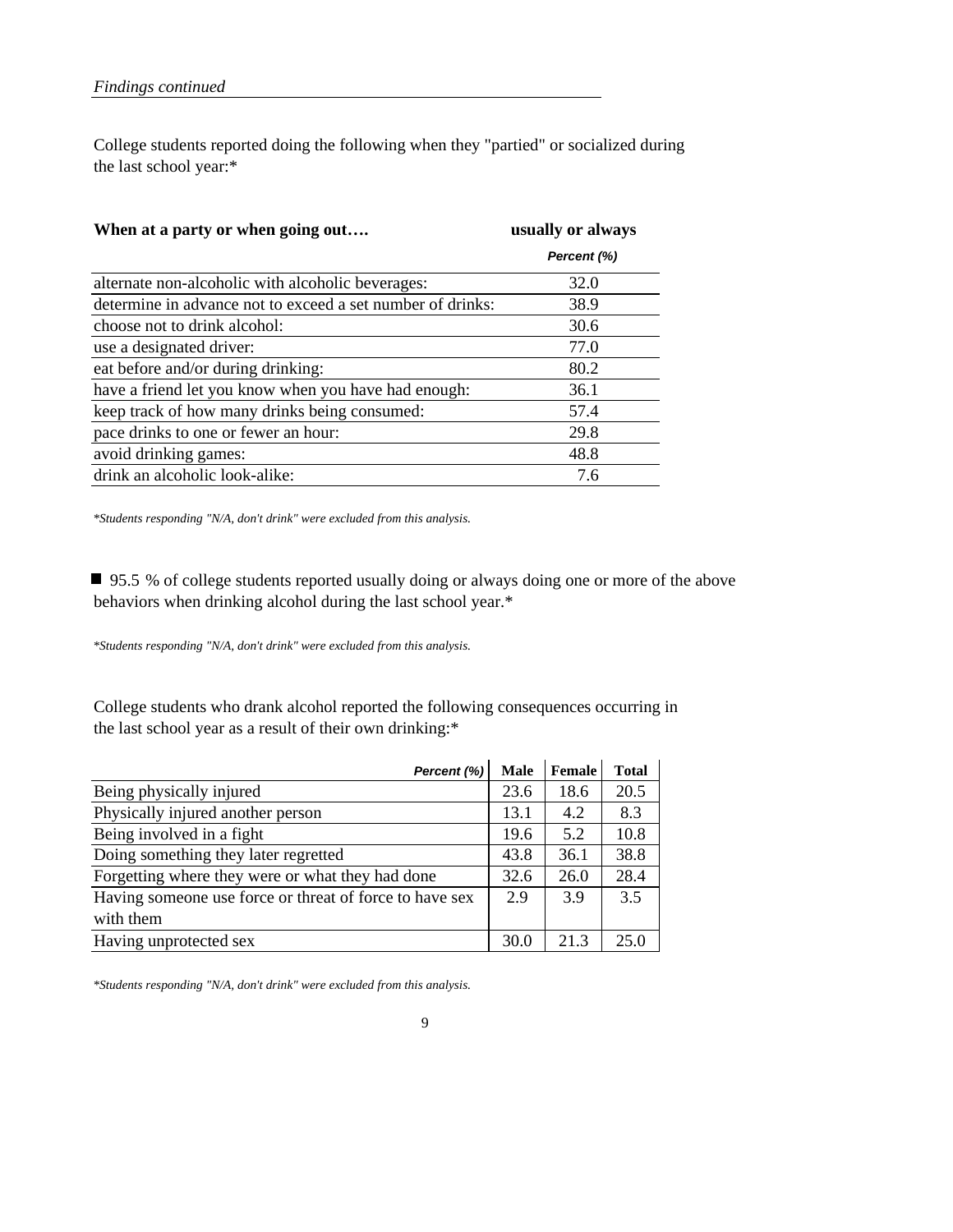#### **F. Sexual Behavior**

College students reported the following within the last school year:

| Percent (%)                          | <b>Male</b> | Female | <b>Total</b> |
|--------------------------------------|-------------|--------|--------------|
| Having had no sexual partner         | 24.5        | 21.5   | 23.2         |
| Having had 1 sexual partner          | 39.4        | 54.1   | 47.7         |
| Having had 2 sexual partners         | 14.1        | 12.2.  | 12.8         |
| Having had 3 sexual partners         | 5.9         | 6.1    | 6.0          |
| Having had 4 or more sexual partners | 16.2        | 6.1    | 103          |

Number of partners among students reporting to have at least one sexual partner within the last school year:\*

| Mean           | $\gamma$<br>75<br>$\angle$ . I J | 1.72 |      |
|----------------|----------------------------------|------|------|
| Median         | 1.00                             | 00.1 | 00.1 |
| <b>Std Dev</b> | 57<br>3.57                       | .96  | 2.80 |

*\*Only students reporting to have at least one sexual partner are included in these*

| Oral sex within the past 30 days      | Percent (%) | Male        | Female | <b>Total</b> |
|---------------------------------------|-------------|-------------|--------|--------------|
| Never did this sexual                 |             | 21.2        | 20.0   | 20.9         |
| Have not done this during the last 30 |             | 30.9        | 29.1   | 29.8         |
| Did this 1 or more times              |             | 47.9        | 50.9   | 49.3         |
|                                       |             |             |        |              |
| Vaginal sex within the past 30 days   | Percent (%) | <b>Male</b> | Female | <b>Total</b> |
| Never did this sexual                 |             | 20.1        | 17.9   | 19.0         |
| Have not done this during the last 30 |             | 25.0        | 18.7   | 20.9         |
| Did this 1 or more times              |             | 54.9        | 63.3   | 60.1         |
|                                       |             |             |        |              |
| Anal sex within the past 30 days      | Percent (%) | <b>Male</b> | Female | <b>Total</b> |
| Never did this sexual                 |             | 60.2        | 69.4   | 65.7         |
| Have not done this during the last 30 |             | 31.1        | 26.2   | 27.7         |

Did this 1 or more times  $\begin{array}{|c|c|c|c|c|c|} \hline 8.7 & 4.4 & 6.6 \hline \end{array}$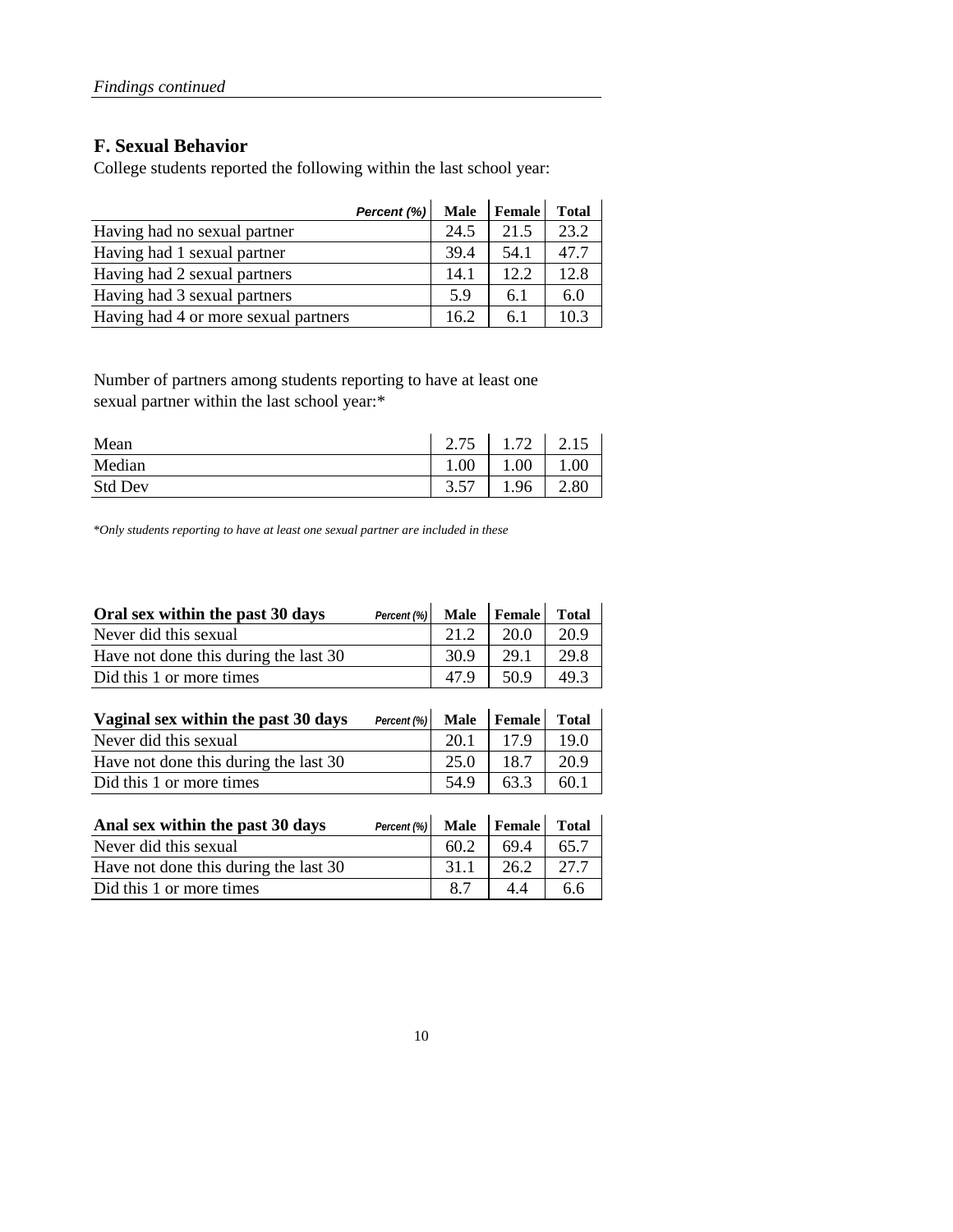| Type of sexual behavior                           | Percent $(\%)$ Oral Vaginal Anal |     |               |       |
|---------------------------------------------------|----------------------------------|-----|---------------|-------|
| Sexually active students reported                 |                                  |     |               |       |
| Using a condom within the last 30 days (mostly or |                                  |     | 7.2 37.5 22.2 |       |
| always $)$ *                                      |                                  |     |               |       |
| Using a condom the last time they had $sex$ **    |                                  | 5.8 | 38.5          | 1.205 |

*\*Students responding "Never did this sexual activity" or "Have not done this during the last thirty days" were excluded from the analysis.*

*\*\*Students responding "Never did this sexual activity" were excluded from the analysis.*

Reported means of birth control used among college students or their partners to prevent pregnancy the last time they had vaginal intercourse:

| Percent (%)                     | <b>Male</b> | Female | <b>Total</b> |
|---------------------------------|-------------|--------|--------------|
| Birth control pills             | 38.4        | 35.5   | 36.0         |
| Depo Provera (shots)            | 2.3         | 3.4    | 2.8          |
| Norplant (implant)              | 1.0         | 0.8    | 0.8          |
| Condoms                         | 36.6        | 30.8   | 32.4         |
| Diaphragm, cervical cap, sponge | 1.8         | 0.4    | 1.0          |
| Spermicide                      | 2.1         | 0.9    | 1.3          |
| Fertility awareness             | 2.6         | 3.4    | 2.9          |
| Withdrawal                      | 10.8        | 11.5   | 10.8         |
| Other method                    | 4.9         | 11.1   | 8.2          |
| Nothing                         | 6.7         | 8.5    | 7.6          |

■ 16.1 % of sexually active college students reported using (or reported their partner used) emergency contraception ("morning after pill") within the last school year (male: 14.2 %; female: 17.7 %).\*

*\*Students responding "Not sexually active" were excluded from the analysis.*

■ 4.9 % of college students who had vaginal intercourse within the last school year reported experiencing an unintentional pregnancy or got someone pregnant within the last school year. (male: 7.1 %; female: 3.1 %).\*\*

*\*\*Students responding "Have not had vaginal intercourse within the last school year" were excluded from the analysis.*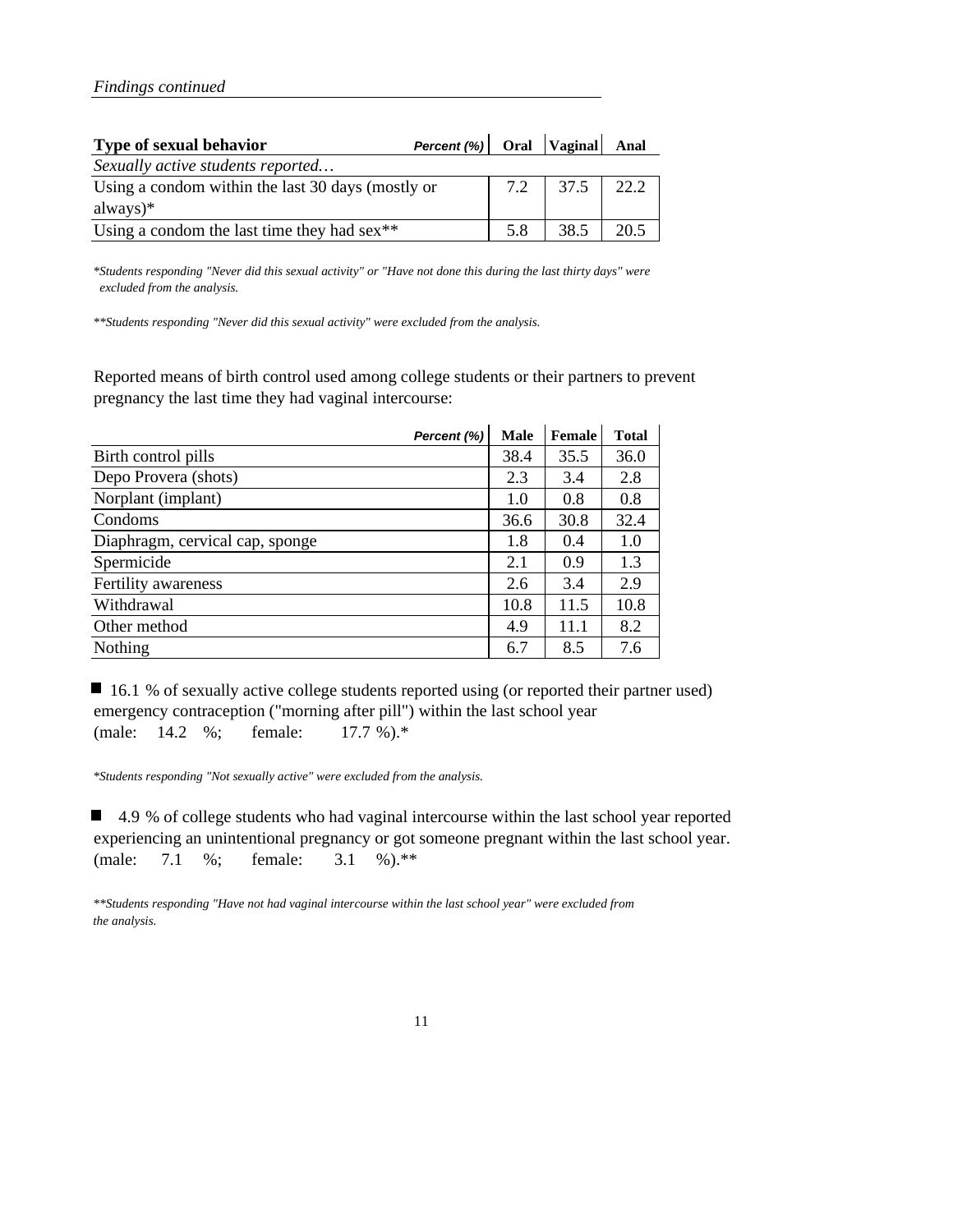#### **G. Nutrition and Exercise**

Within the last 30 days, college students reported:

| Percent (%)                                 | <b>Male</b> | <b>Female</b> | <b>Total</b> |
|---------------------------------------------|-------------|---------------|--------------|
| Exercising to lose weight                   | 39.9        | 54.7          | 47.3         |
| Dieting to lose weight                      | 16.8        | 30.6          | 24.1         |
| Vomiting or taking laxatives to lose weight | 0.8         | 2.8           | 1.9          |
| Taking diet pills to lose weight            | 2.1         | 4.7           | 3.5          |
| Doing none of the above                     | 49.2        | 33.0          | 38.5         |

College students reported usually eating the following number of servings of fruits and vegetables:

| Percent (%)                     | <b>Male</b> | <b>Female</b> | Total |
|---------------------------------|-------------|---------------|-------|
| Don't eat fruits and vegetables | 79          | 29            | 4.6   |
| 1 or 2 per day                  | 66.7        | 57.6          | 60.3  |
| 3-4 per day                     | 21.8        | 32.2          | 28.9  |
| 5 or more per day               | 4.3         | 73            | 6.2   |

College students reported the following behaviors within the past 7 days

#### **Participated in vigorous exercise for 20 minutes (or 30 minutes moderate exercise)**

| Percent (%) | <b>Male</b> | <b>Female</b> | <b>Total</b> |
|-------------|-------------|---------------|--------------|
| $0$ days    | 19.6        | 25.9          | 22.6         |
| $1-2$ days  | 28.8        | 36.8          | 33.5         |
| $3-5$ days  | 39.0        | 32.3          | 35.4         |
| $6+$ days   | 12.6        | 5.1           | 8.5          |

| <b>Exercising to strengthen muscles</b> | Percent (%) | <b>Male</b> | Female | <b>Total</b> |
|-----------------------------------------|-------------|-------------|--------|--------------|
| 0 days                                  |             | 27.3        | 34.9   | 31.4         |
| $1-2$ days                              |             | 24.4        | 36.9   | 31.4         |
| $3-5$ days                              |             | 37.5        | 24.7   | 30.8         |
| $6+$ days                               |             | 10.7        | 3.5    | 6.5          |

#### **Getting enough sleep**

| to feel rested in the morning | Percent (%) | <b>Male</b> | <b>Female</b> | <b>Total</b> |
|-------------------------------|-------------|-------------|---------------|--------------|
| 0 days                        |             | 16.0        |               | 13.2         |
| $1-2$ days                    |             | 25.1        | 22.9          | 24.6         |
| $3-5$ days                    |             | 43.5        | 46.7          | 44.2         |
| $6+$ days                     |             | 15.5        | 18.6          | 18.0         |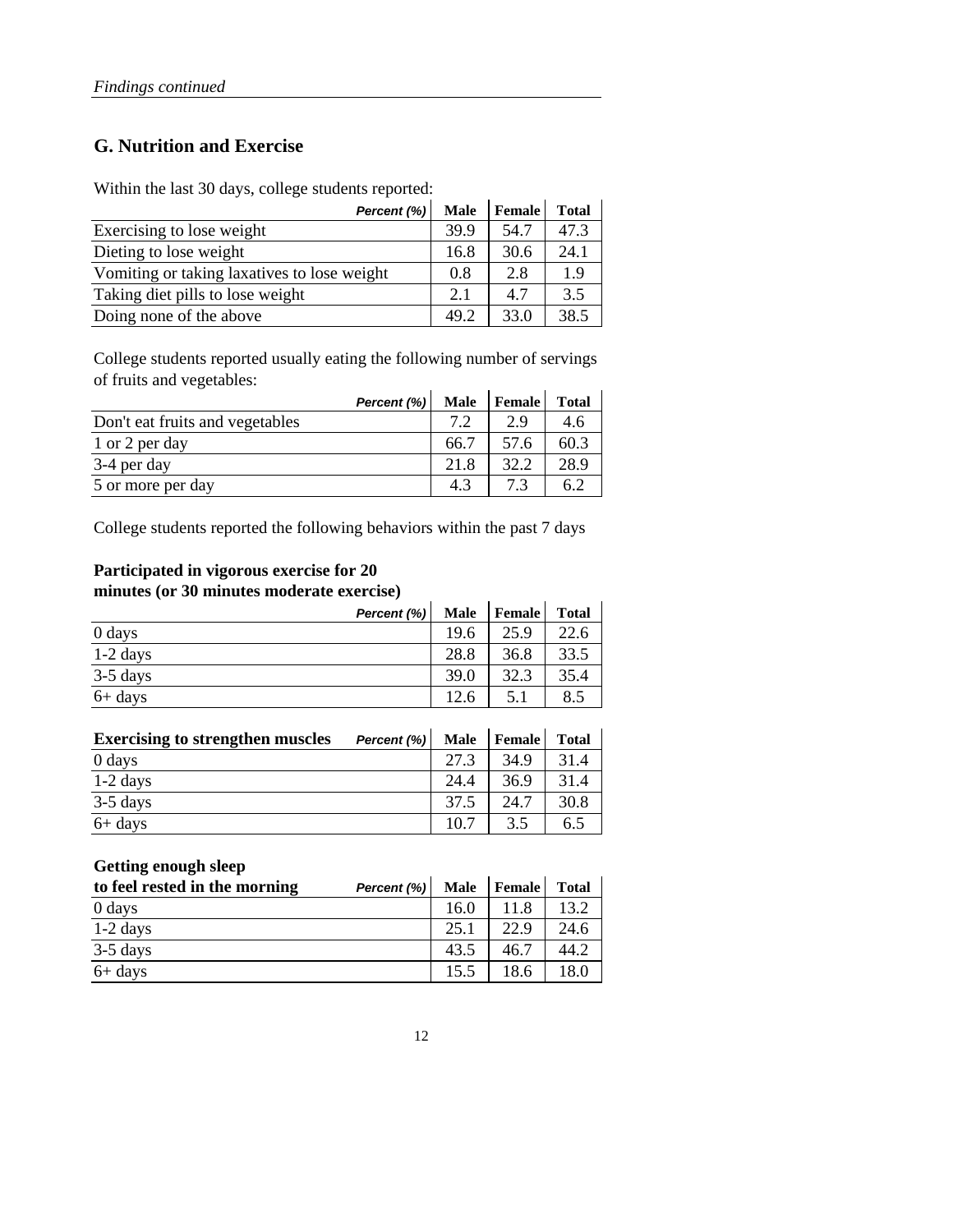Estimated average Body Mass Index (BMI): This figure incorporates reported height and weight to form a general indicator of physical health.

| BMI                       | Percent (%) | <b>Male</b> | Female | <b>Total</b> |
|---------------------------|-------------|-------------|--------|--------------|
| $<$ 18.5 Underweight      |             | 2.5         | 6.5    | 4.8          |
| 18.5-24.9 Healthy Weight  |             | 49.9        | 62.8   | 56.7         |
| 25-29.9 Overweight        |             | 37.7        | 19.6   | 27.6         |
| 30-34.9 Class I Obesity   |             | 7.4         | 7.1    | 7.3          |
| 35-39.9 Class II Obesity  |             | 1.4         | 2.6    | 2.2          |
| $>=$ 40 Class III Obesity |             | 1.1         | 1.4    | 1.3          |
|                           |             |             |        |              |
| Mean                      |             | 25.08       | 23.91  | 24.44        |
| Median                    |             | 24.46       | 22.71  | 23.54        |
| <b>Std Dev</b>            |             | 4.82        | 5.03   | 4.97         |

#### **H. Depression**

Students reported experiencing the following within the last school year:

#### **Feeling overwhelmed by all they had to do Feeling so depressed it was difficult to**

|              | <b>Male</b><br>Percent (%) | Female        | <b>Total</b> | Percent (%) Male Female |      |      | Total          |
|--------------|----------------------------|---------------|--------------|-------------------------|------|------|----------------|
| Never        | 14.7                       |               | 10.9         | Never                   | 55.1 | 48.9 | 50.7           |
| $1-10$ times | 62.0                       | 65.4          | 64.0         | $1-10$ times            | 34.8 | 41.8 | 40.2           |
| $11+$ times  | 23.3                       | $\sim$ $\sim$ |              | $11+$ times             | 10.1 |      | Q <sub>1</sub> |

#### **Feeling exhausted (not from physical activity) Seriously considering attempting suicide**

| Percent (%)  |                 |             |                  | Percent (%) |          |        |                |
|--------------|-----------------|-------------|------------------|-------------|----------|--------|----------------|
| Never        | 18.7            | 10.4        | 14.4             | Never       | 88.8     | 89.6   | 88.7           |
| $1-10$ times | 58.2            | 66.9        | 63.4             | 1-10 times  | a<br>7.U | ر .    | Q <sub>7</sub> |
| $11+$ times  | $\cap$<br>ے ۔ ب | -<br>$\cap$ | $\Omega$<br>44.L | $+$ times   | <u>.</u> | ◠<br>. | 1.6            |

| <b>Percent</b> (%) |                |              |      | Percent (%) |               |                      |                            |
|--------------------|----------------|--------------|------|-------------|---------------|----------------------|----------------------------|
| Never              | $\cap$<br>44.7 | ے ہו<br>10.0 | 20.0 | Never       | $\Omega$<br>. | 07<br>س              | 97<br>.                    |
| $1-10$ times       | 63.4           | 66.0         | 65.9 | 1-10 times  | ∸<br>2.−      | $\sim$<br>⌒<br>ل و ک | $\sim$ $\epsilon$<br>ر . ب |
| $11+$ times        | 14.2           |              | 14.1 | l + times   | U.J           | v.4                  | 0.4                        |

#### **Feeling things were hopeless**

| Percent (%)  |      |      |      |
|--------------|------|------|------|
| Never        | 41.9 | 33.9 | 36.4 |
| $1-10$ times | 46.4 | 55.4 | 52.9 |
| $11+$ times  |      | 10.1 | 10.8 |

## **function**

| <b>Percent (%)</b> | Male | <b>Female</b> | <b>Total</b> | Percent (%)  | Male | Female | <b>Total</b> |
|--------------------|------|---------------|--------------|--------------|------|--------|--------------|
|                    | 14.7 |               | 10.9         | Never        |      | 48.9   | 50.7         |
|                    | 62.0 | 65.4          | 64.0         | $1-10$ times | 34.8 | 41     | 40.2         |
|                    | 23.3 |               | 25.2         | $11+$ times  | 10.1 |        | $\mathbf Q$  |

| <b>Percent</b> (%) |      |      |                 |
|--------------------|------|------|-----------------|
| Never              | 88.8 | 89.6 |                 |
| $1-10$ times       | 9.0  | 9.3  |                 |
| $11+$ times        |      |      | .6 <sub>1</sub> |

### **Feeling very sad Attempting suicide**

| <b>Percent</b> (%) |     |      |  |
|--------------------|-----|------|--|
| Never              | 97. | 97.3 |  |
| $1-10$ times       |     | 2.3  |  |
| $11+$ times        | 0.5 |      |  |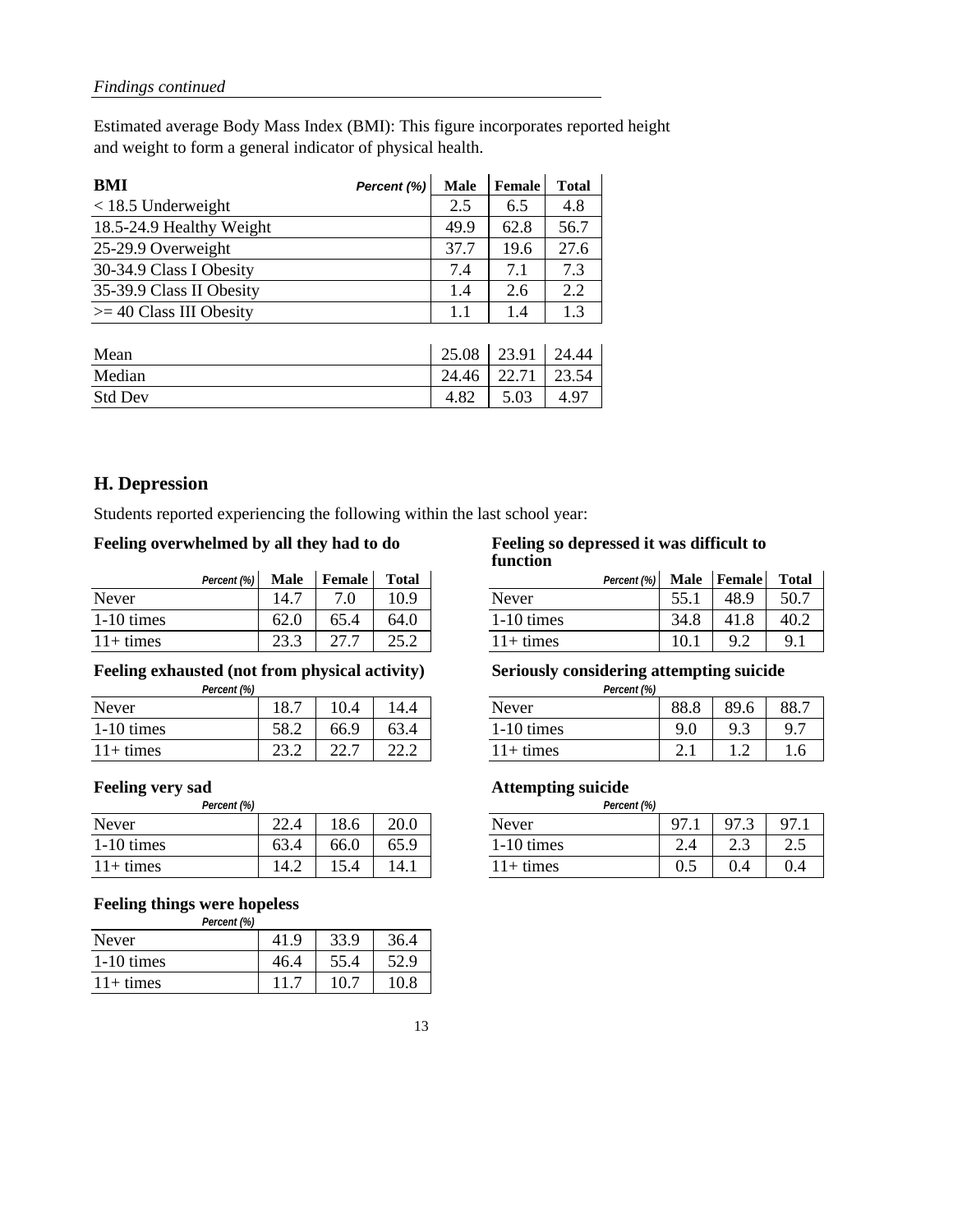|                                                     | Percent $(\%)$ Male Female Total |                  |  |
|-----------------------------------------------------|----------------------------------|------------------|--|
| College students reported diagnosed with depression |                                  | $10.3$ 23.8 18.6 |  |
|                                                     |                                  |                  |  |

*Of those students reporting ever having been diagnosed with depression in the item above...* 

| Diagnosed with depression in the last school year | 28.9 34.5 32.6       |  |
|---------------------------------------------------|----------------------|--|
| Currently in the rapy for depression              | $29.7$   24.0   24.2 |  |
| Currently taking medication for depression        | $33.3$   29.8   30.4 |  |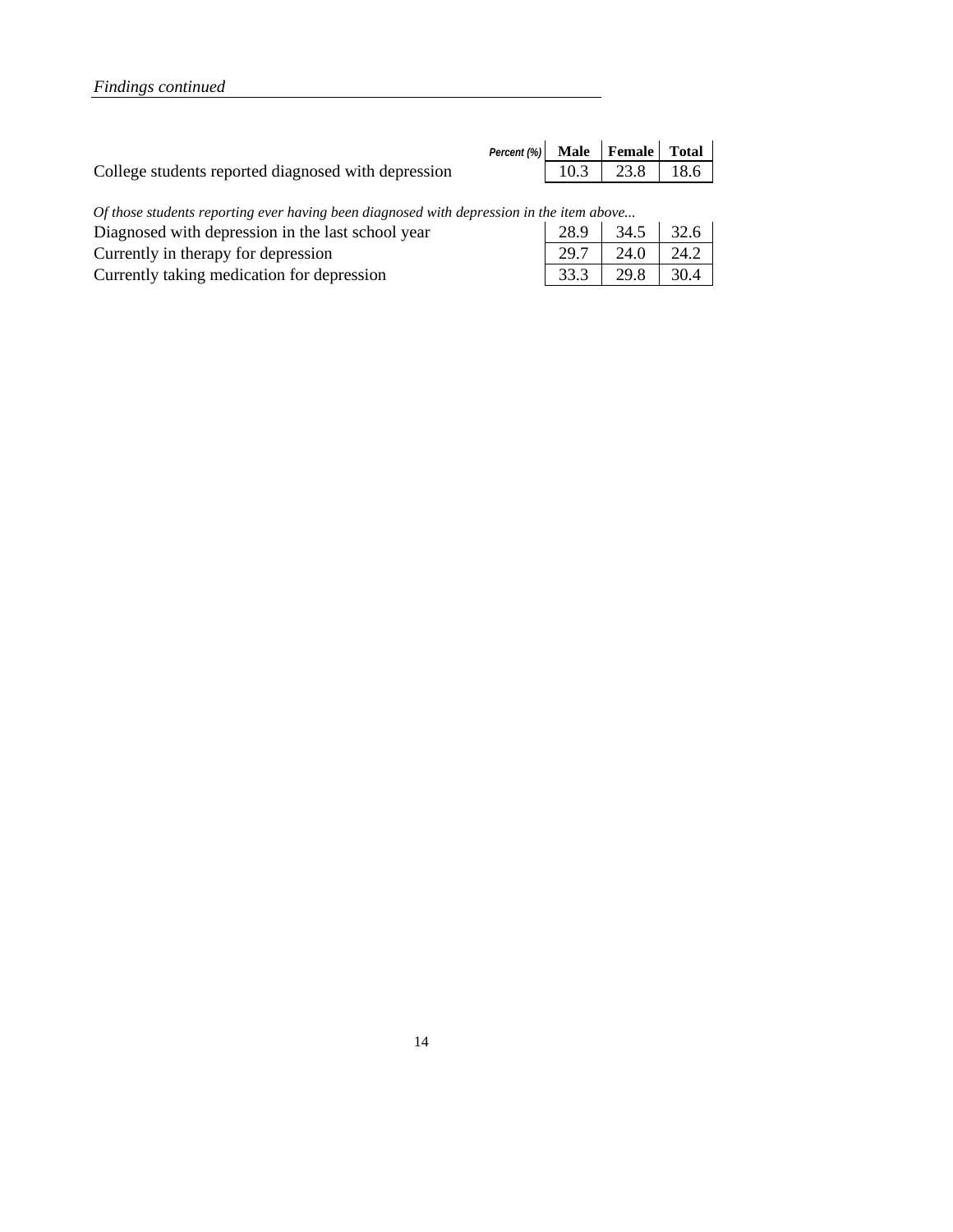### **Demographics and Student Characteristics**

| Average age:                | 25.33 years                      |        | Heterosexual:                            | 90.7 % |
|-----------------------------|----------------------------------|--------|------------------------------------------|--------|
| Median:                     | $21.00$ years                    |        | Gay/Lesbian:                             | 1.5 %  |
| Std Dev:                    | $10.26$ years                    |        | Bisexual:                                | 4.3 %  |
|                             |                                  |        | Transgendered:                           | 0.2 %  |
| 18 - 20 years:              |                                  | 43.7 % | Unsure:                                  | 3.2 %  |
| 21 - 24 years:              |                                  | 25.9 % |                                          |        |
| 25 - 29 years:              |                                  | 10.6 % | ■ Housing:                               |        |
| $30+$ years:                |                                  | 19.8 % | Campus residence:                        | 0.3 %  |
|                             |                                  |        | Fraternity or sorority:                  | 0.1 %  |
| $\blacksquare$ Sex*         |                                  |        | Other university:                        | 0.1 %  |
| Female:                     |                                  | 50.6 % | Off-campus:                              | 29.3 % |
| Male:                       |                                  | 37.0 % | Parent/guardian's:                       | 52.2 % |
|                             |                                  |        | Other:                                   | 18.0 % |
| Student status:             |                                  |        |                                          |        |
| 1st year undergraduate:     |                                  | 28.1 % | ■ Hours of paid work per week:           |        |
| 2nd year undergraduate:     |                                  | 28.9 % | 0 hours:                                 | 22.6 % |
| 3rd year undergraduate:     |                                  | 16.9 % | 1-9 hours:                               | 9.2 %  |
| 4th year undergraduate:     |                                  | 4.8 %  | 10-19 hours:                             | 15.5 % |
|                             | 5th year or more undergraduate:  | 3.8 %  | 20-29 hours:                             | 26.8 % |
| Graduate or professional:   |                                  | 5.5 %  | 30-39 hours:                             | 11.4 % |
| Adult special or other:     |                                  | 12.1 % | 40 hours:                                | 7.8 %  |
|                             |                                  |        | More than 40 hours:                      | 6.6%   |
| Full-time student:          |                                  | 71.5 % |                                          |        |
|                             |                                  |        | ■ Hours of volunteer work per week:      |        |
| Relationship status:        |                                  |        | 0 hours:                                 | 76.8 % |
| Single:                     |                                  | 47.8 % | $1-9$ hours:                             | 17.9 % |
| Married/domestic partner:   |                                  | 15.3 % | 10-19 hours:                             | 3.4 %  |
| Engaged or committed dating |                                  |        | 20-29 hours:                             | 1.0 %  |
| relationship:               |                                  | 33.1 % | 30-39 hours:                             | 0.1 %  |
| Separated:                  |                                  | 1.0 %  | 40 hours:                                | 0.2 %  |
| Divorced:                   |                                  | 2.7 %  | More than 40 hours:                      | 0.2 %  |
| Widowed:                    |                                  | 0.1 %  |                                          |        |
|                             |                                  |        | ■ Have any kind of health insurance      |        |
|                             | Students describe themselves as: |        | (including prepaid plans, such as HMOs): |        |
| White:                      |                                  | 60.0 % | Yes:                                     | 64.0 % |
| Black – not Hispanic:       |                                  | 3.6 %  | Unsure:                                  | 8.3 %  |
| Hispanic or Latino:         |                                  | 21.3 % |                                          |        |
| Asian or Pacific Islander:  |                                  | 6.5 %  |                                          |        |

American Indian or Alaskan Native: 1.8 % Other: 6.0 %

#### ■ Age: ■ Students describe themselves as:

 $\blacksquare$ 

| Heterosexual:           | 90.7 %  |
|-------------------------|---------|
| Gay/Lesbian:            | 1.5 %   |
| Bisexual:               | 4.3 %   |
| Transgendered:          | 0.2 %   |
| Unsure:                 | 3.2 %   |
| ■ Housing:              |         |
| Campus residence:       | 0.3 %   |
| Fraternity or sorority: | $0.1\%$ |
| Other university:       | $0.1\%$ |
| Off-campus:             | 29.3 %  |
| Parent/guardian's:      | 52.2 %  |
| Other:                  | 18.0 %  |

### ■ **Hours of paid work per week:**

| $0$ hours:          | 22.6 %  |
|---------------------|---------|
| $1-9$ hours:        | $9.2\%$ |
| 10-19 hours:        | 15.5 %  |
| $20-29$ hours:      | 26.8 %  |
| 30-39 hours:        | 11.4 %  |
| 40 hours:           | 7.8 %   |
| More than 40 hours: | 66%     |

#### **Hours of volunteer work per week:**

| 0 hours:            | 76.8 %   |
|---------------------|----------|
| $1-9$ hours:        | 17.9 %   |
| 10-19 hours:        | 3.4 %    |
| $20-29$ hours:      | $1.0\%$  |
| 30-39 hours:        | $0.1 \%$ |
| 40 hours:           | $0.2 \%$ |
| More than 40 hours: | 0.2 %    |

### **Have any kind of health insurance**

|  | (including prepaid plans, such as HMOs): |
|--|------------------------------------------|
|--|------------------------------------------|

| Yes:    | 64.0 % |  |
|---------|--------|--|
| Unsure: | 8.3 %  |  |

\* Cases where sex is missing are included in the calulation of percentages for this variable